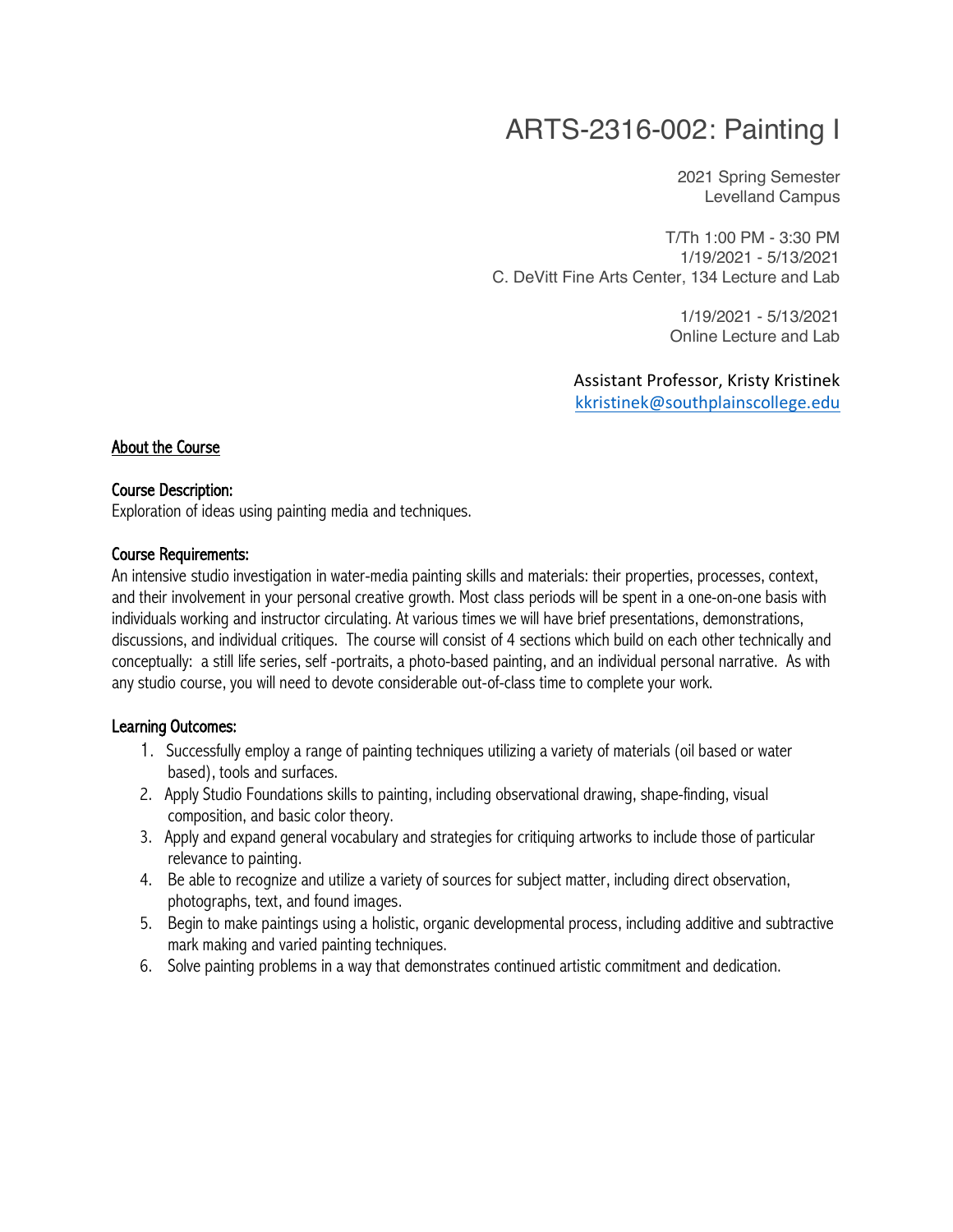## **Materials**

\*an artist supply kit is available to you at Varsity Bookstore on University Ave in Lubbock. Look for this label:

## South Plains College ART 2316- Spring 2021 Painting I

Everything you need for the course is available to you in your required kit, other supplies will be provided through me throughout the semester.

#### Grading Policy

The instructor is responsible for establishing and presenting the grading standards for the course.

Projects must be turned in clean, undamaged, and on time, labeled on back with student name, project name, class, date turned in. Late assignments lose 10 points for each class period they are late.

| * graded projects                       | $(60\%)$ |
|-----------------------------------------|----------|
| * supporting work (exercises & studies) | $(30\%)$ |
| * class participation                   | $(10\%)$ |

## \* Graded Projects (60%)

Grading of projects will be done on a one-hundred point scale and is based on achievement of specific learning outcomes, quality of ideas, and quality of execution, including craftsmanship and presentation.

| A $(90 - 100)$ | excellent work, exceeds specific learning outcomes, very high in originality, very well-   |
|----------------|--------------------------------------------------------------------------------------------|
|                | conceived and executed                                                                     |
| $B(80-89)$     | good work, demonstrates specific learning outcomes, is original, well-conceived and        |
|                | executed                                                                                   |
| C $(70-79)$    | acceptable work, specific learning outcomes are evident, fairly well-conceived & executed  |
| D $(60 - 69)$  | inferior work, basically complete, but falls short of specific learning outcomes and needs |
|                | work in terms of idea and execution                                                        |
| $F$ (below 60) | failing work, does not demonstrate specific learning outcomes, may be significantly        |
|                | incomplete and/or poorly conceived and/or executed                                         |

# \* Class Participation (10%)

"Class participation" refers to active involvement in class discussion, critiques and other activities which provide opportunity for verbal and written practice with painting vocabulary and concepts. Active participation involves questioning, making suggestions, stating and supporting opinions, interpreting, analyzing, etc. Students should make the most out of critiques by seeking opinions and criticism from other students and the instructor. Helpful responses are based on insightful analysis and criticism which recognizes strengths but also any problems and weaknesses in the work.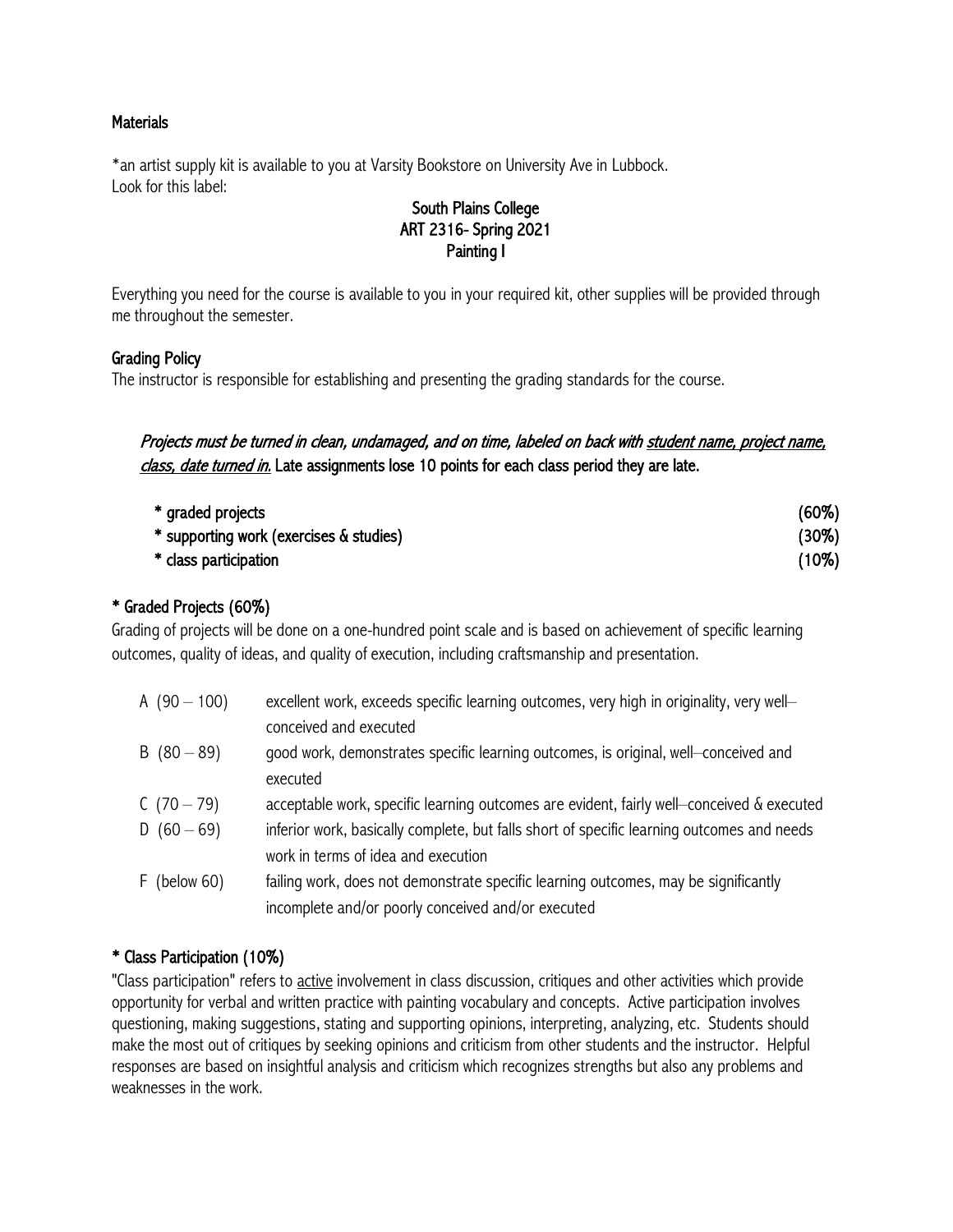#### **Campus Policies**

Civility: Students are expected to assist in maintaining a classroom environment that is conducive to learning and are expected to behave in a mature, polite, and respectful manner. Students behaving in an inappropriate manner will be asked to leave class and will receive an absence for the day. Students **may not** use cell phones in the classroom. Computers are allowed for note taking. Students are also asked to assist in keeping the lecture hall clean. Please remove all trash at the end of each class session.

**Diversity Statement:** In this class, the instructor will establish and support an environment that values and nurtures individual and group differences and encourages engagement and interaction. Understanding and respecting multiple experiences and perspective will serve to challenge and stimulate all of us to learn about others, about the world, and about ourselves. By promoting diversity and intellectual exchange, we will not only mirror society as it is, but also model society as it should and can be.

Americans with Disabilities Act (OP 34.22): Students with disabilities, including but not limited to physical, psychiatric, or learning disabilities, who wish to request accommodations in this class should notify the Disability Services Office early in the semester so that the appropriate arrangements may be made. In accordance with federal law, a student requesting accommodations must provide acceptable documentation of his/her disability to the Disability Services Office. For more information, call or visit the Disability Services Office at Levelland Student Health & Wellness Center 806-716-2577, Reese Center (also covers ATC) Building 8: 806-716-4675, Plainview Center Main Office: 806-716-4302 or 806-296-9611, or the Health and Wellness main number at 806-716-2529.

Academic Honesty (OP 34.12): It is the aim of the faculty of South Plains College to foster a spirit of complete honesty and high standards of integrity. The attempt of students to present as their own any work not honestly performed is regarded by the faculty and administration as a most serious offense and renders the offenders liable to serious consequences, possibly suspension. "Scholastic dishonesty" includes, but is not limited to, cheating, plagiarism, collusion, falsifying academic records, misrepresenting facts, and any act designed to give unfair academic advantage to the student such as, but not limited to, submission of essentially the same written assignment for two courses without the prior permission of the instructor) or the attempt to commit such an act.

Grievance and Conflict Resolution: The Office of the Vice President of Student Affairs is available to assist students with any conflict or problem that has to do with being a student at South Plains College. A suggested protocol usually includes talking with the professor first, then visiting with the department chair, and finally approaching the Student Affairs Office. If you feel uncomfortable with the first two steps, you may approach the Student Affairs Office immediately.

WARNING – Cheating or plagiarism will result in the student receiving a 0 on the assignment for the first offense, second offence you will be dropped from the class.

Campus Concealed Carry - Texas Senate Bill - 11 (Government Code 411.2031, et al.) authorizes the carrying of a concealed handgun in South Plains College buildings only by persons who have been issued and are in possession of a Texas License to Carry a Handgun. Qualified law enforcement officers or those who are otherwise authorized to carry a concealed handgun in the State of Texas are also permitted to do so. Pursuant to Penal Code (PC) 46.035 and South Plains College policy, license holders may not carry a concealed handgun in restricted locations. For a list of locations, please refer to the SPC policy at:

(http://www.southplainscollege.edu/human\_resources/policy\_procedure/hhc.php)